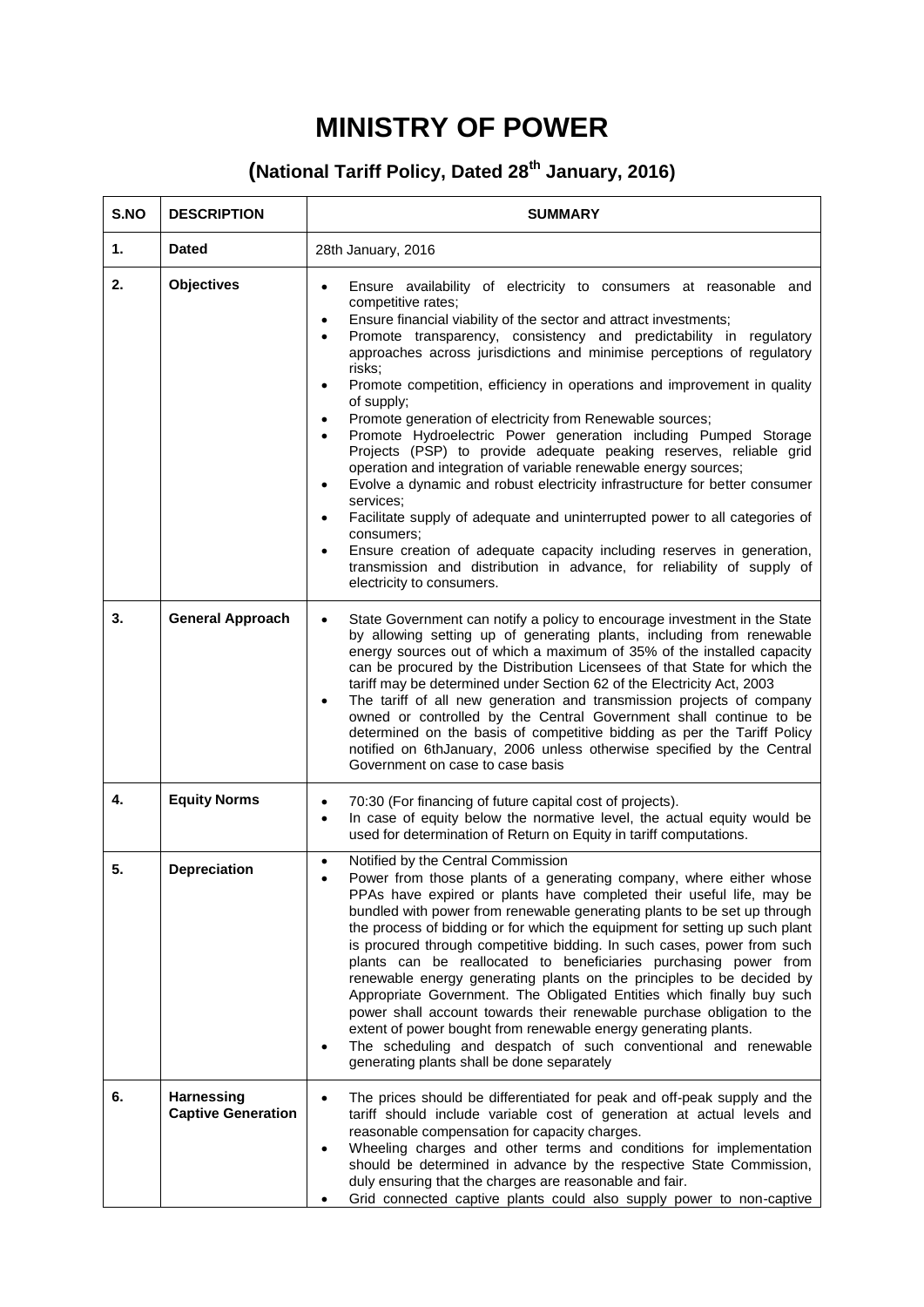|    |                                                                                                                                                          | users connected to the grid through available transmission facilities based<br>on negotiated tariffs. Such sale of electricity would be subject to relevant<br>regulations for open access including compliance of relevant provisions of<br>rule 3 of the Electricity Rules, 2005.                                                                                                                                                                                                                                                                                                                                                                                                                                                                                                                                                        |
|----|----------------------------------------------------------------------------------------------------------------------------------------------------------|--------------------------------------------------------------------------------------------------------------------------------------------------------------------------------------------------------------------------------------------------------------------------------------------------------------------------------------------------------------------------------------------------------------------------------------------------------------------------------------------------------------------------------------------------------------------------------------------------------------------------------------------------------------------------------------------------------------------------------------------------------------------------------------------------------------------------------------------|
| 7. | Renewable<br><b>Sources Of Energy</b><br><b>Generation</b><br><b>Including</b><br>Co-<br><b>Generation</b><br>From<br>Renewable Energy<br><b>Sources</b> | Pursuant to provisions of section 86(1)(e) of the Act, the Appropriate<br>1)<br>Commission shall fix a minimum percentage of the total consumption of<br>electricity in the area of a distribution licensee for purchase of energy<br>from renewable energy sources, taking into account availability of such<br>resources and its impact on retail tariffs. Cost of purchase of renewable<br>energy shall be taken into account while determining tariff by SERCs.<br>Long term growth trajectory of Renewable Purchase Obligations (RPOs)<br>will be prescribed by the Ministry of Power in consultation with MNRE.                                                                                                                                                                                                                      |
|    |                                                                                                                                                          | Provided that cogeneration from sources other than renewable sources shall not<br>be excluded from the applicability of RPOs.                                                                                                                                                                                                                                                                                                                                                                                                                                                                                                                                                                                                                                                                                                              |
|    |                                                                                                                                                          | (i) Within the percentage so made applicable, to start with, the SERCs<br>shall also reserve a minimum percentage for purchase of solar<br>energy from the date of notification of this policy which shall be such<br>that it reaches 8% of total consumption of energy, excluding Hydro<br>Power, by March 2022 or as notified by the Central Government<br>from time to time.                                                                                                                                                                                                                                                                                                                                                                                                                                                            |
|    |                                                                                                                                                          | (ii) Distribution Licensee(s) shall compulsorily procure 100% power<br>produced from all the Waste-to-Energy plants in the State, in the<br>ratio of their procurement of power from all sources including their<br>own, at the tariff determined by the Appropriate Commission under<br>Section 62 of the Act.                                                                                                                                                                                                                                                                                                                                                                                                                                                                                                                            |
|    |                                                                                                                                                          | (iii) It is desirable that purchase of energy from renewable sources of<br>energy takes place more or less in the same proportion in different<br>States. To achieve this objective in the current scenario of large<br>availability of such resources only in certain parts of the country, an<br>appropriate mechanism such as Renewable Energy Certificate<br>(REC) would need to be promoted. Through such a mechanism, the<br>renewable energy based generation companies can sell the<br>electricity to local distribution licensee at the rates for conventional<br>power and can recover the balance cost by selling certificates to<br>other distribution companies and obligated entities enabling the<br>latter to meet their renewable power purchase obligations. The REC<br>mechanism should also have a solar specific REC. |
|    |                                                                                                                                                          | (iv) Appropriate Commission may also provide for a suitable regulatory<br>framework for encouraging such other emerging renewable energy<br>technologies by prescribing separate technology based REC<br>multiplier (i.e. granting higher or lower number of RECs to such<br>emerging technologies for the same level of generation). Similarly,<br>considering the change in prices of renewable energy technologies<br>with passage of time, the Appropriate Commission may prescribe<br>vintage based REC multiplier (i.e. granting higher or lower number<br>of RECs for the same level of generation based on year of<br>commissioning of plant).                                                                                                                                                                                     |
|    |                                                                                                                                                          | States shall endeavor to procure power from renewable energy sources<br>(2)<br>through competitive bidding to keep the tariff low, except from the waste to<br>energy plants. Procurement of power by Distribution Licensee from<br>renewable energy sources from projects above the notified capacity, shall<br>be done through competitive bidding process, from the date to be notified<br>by the Central Government.                                                                                                                                                                                                                                                                                                                                                                                                                   |
|    |                                                                                                                                                          | However, till such notification, any such procurement of power from<br>renewable energy sources projects, may be done under Section 62 of the<br>Electricity Act, 2003. While determining the tariff from such sources, the<br>Appropriate Commission shall take into account the solar radiation and<br>wind intensity which may differ from area to area to ensure that the<br>benefits are passed on to the consumers.                                                                                                                                                                                                                                                                                                                                                                                                                  |
|    |                                                                                                                                                          | The Central Commission should lay down guidelines for pricing intermittent<br>(3)                                                                                                                                                                                                                                                                                                                                                                                                                                                                                                                                                                                                                                                                                                                                                          |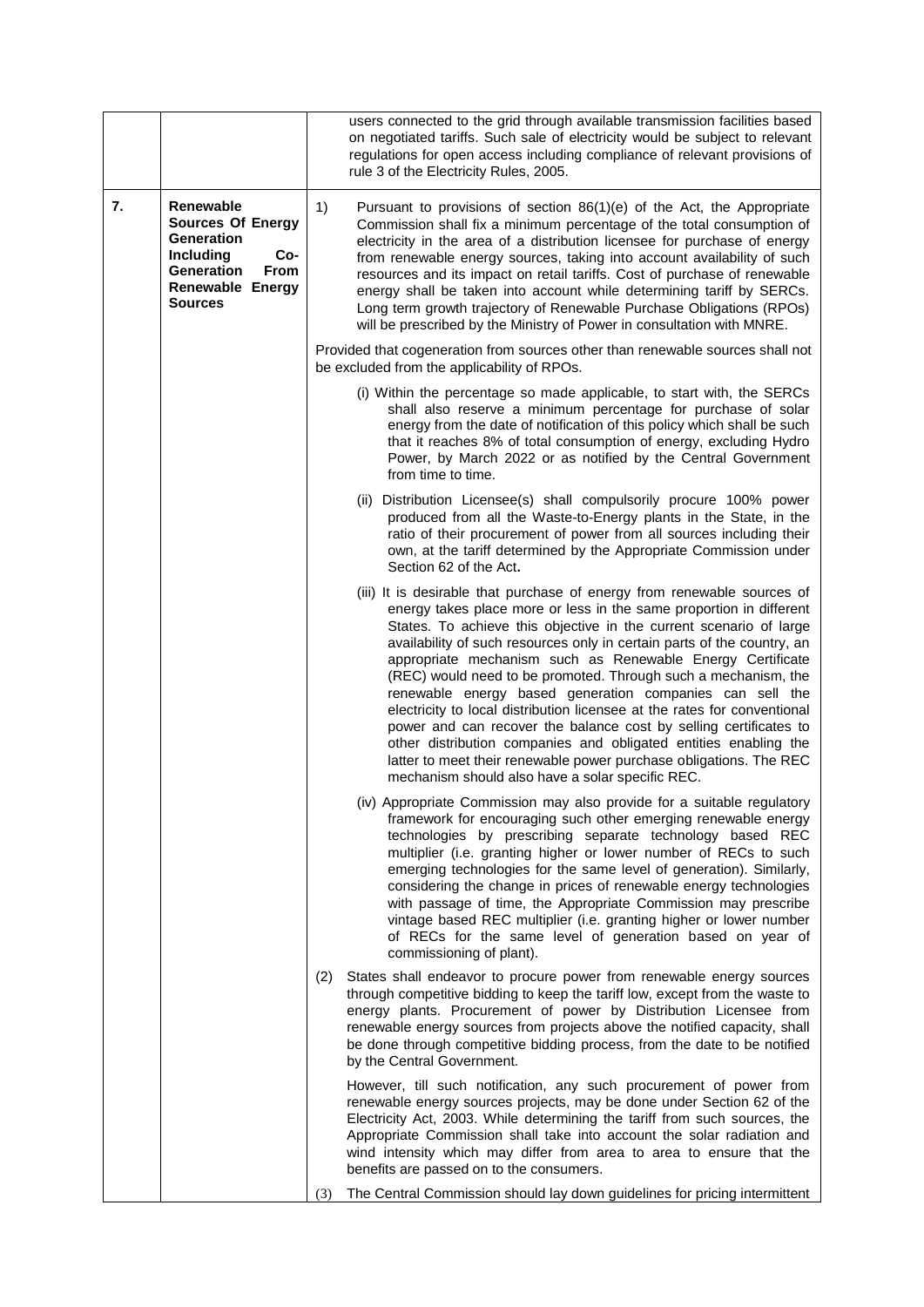|    |                     |     | power, especially from renewable energy sources, where such<br>procurement is not through competitive bidding. The tariff stipulated by<br>CERC shall act as a ceiling for that category.                                                                                                                                                                                                                                                                                                                                                                                                                                                                                                                                                                                                                                                                                                                                                                                          |
|----|---------------------|-----|------------------------------------------------------------------------------------------------------------------------------------------------------------------------------------------------------------------------------------------------------------------------------------------------------------------------------------------------------------------------------------------------------------------------------------------------------------------------------------------------------------------------------------------------------------------------------------------------------------------------------------------------------------------------------------------------------------------------------------------------------------------------------------------------------------------------------------------------------------------------------------------------------------------------------------------------------------------------------------|
|    |                     | (4) | In order to incentivize the Distribution Companies to procure power from<br>renewable sources of energy, the Central Government may notify, from<br>time to time, an appropriate bid-based tariff framework for renewable<br>energy, allowing the tariff to be increased progressively in a back-loaded<br>or any other manner in the public interest during the period of PPA, over<br>the life cycle of such a generating plant. Correspondingly, the procurer of<br>such bid-based renewable energy shall comply with the obligations for<br>payment of tariff so determined.                                                                                                                                                                                                                                                                                                                                                                                                   |
|    |                     | (5) | In order to promote renewable energy sources, any generating company<br>proposing to establish a coal/lignite based thermal generating station after<br>a specified date shall be required to establish such renewable energy<br>generating capacity or procure and supply renewable energy equivalent to<br>such capacity, as may be prescribed by the Central Government from time<br>to time after due consultation with stakeholders. The renewable energy<br>produced by each generator may be bundled with its thermal generation<br>for the purpose of sale. In case an obligated entity procures this renewable<br>power, then the SERCs will consider the obligated entity to have met the<br>Renewable Purchase Obligation (RPO) to the extent of power bought from<br>such renewable energy generating stations.                                                                                                                                                        |
|    |                     |     | Provided further that in case any existing coal and lignite based thermal<br>power generating station, with the concurrence of power procurers under<br>the existing Power Purchase Agreements, chooses to set up additional<br>renewable energy generating capacity, the power from such plant shall be<br>allowed to be bundled and tariff of such renewable energy shall be allowed<br>to be pass through by the Appropriate Commission. The Obligated Entities<br>who finally buy such power shall account towards their renewable<br>purchase obligations.                                                                                                                                                                                                                                                                                                                                                                                                                    |
|    |                     |     | Provided also that scheduling and despatch of such conventional and<br>renewable generating plants shall be done separately.                                                                                                                                                                                                                                                                                                                                                                                                                                                                                                                                                                                                                                                                                                                                                                                                                                                       |
|    |                     | (6) | In order to further encourage renewable sources of energy, no inter-State<br>transmission charges and losses may be levied till such period as may be<br>notified by the Central Government on transmission of the electricity<br>generated from solar and wind sources of energy through the inter-state<br>transmission system for sale.                                                                                                                                                                                                                                                                                                                                                                                                                                                                                                                                                                                                                                         |
|    |                     | (7) | Appropriate Commission may provide regulatory framework to facilitate<br>generation and sale of electricity from renewable energy sources<br>particularly from roof-top solar system by any entity including local<br>authority, Panchayat Institution, user institution, cooperative society, Non-<br>Governmental Organization, franchisee or by Renewable Energy Service<br>Company. The Appropriate Government may also provide complementary<br>policy support for this purpose.                                                                                                                                                                                                                                                                                                                                                                                                                                                                                              |
|    |                     |     | Explanation: "Renewable Energy Service Company" means an energy<br>service company which provides renewable energy to the consumers in<br>the form of electricity                                                                                                                                                                                                                                                                                                                                                                                                                                                                                                                                                                                                                                                                                                                                                                                                                  |
| 8. | <b>Distribution</b> |     | Micro-grids supplying renewable energy are being set up in such areas<br>where the grid has not reached or where adequate power is not available<br>in the grid. Investment involved in setting up of such microgrids is<br>substantial. One of the risks of investment is grid reaching the area<br>before the completion of the project life and thereby making power from<br>micro grids costly and unviable. In order to mitigate such risk and<br>incentivize investment in microgrids, there is a need to put in place an<br>appropriate regulatory framework to mandate compulsory purchase of<br>power into the grid from such micro grids at a tariff to be determined<br>under section 62 of the Act considering depreciated cost of investments<br>and keeping in view industry benchmark and with a cap if necessary, as<br>approved by the Appropriate Commission. The Appropriate Commission<br>shall notify necessary regulations in this regard within six months. |